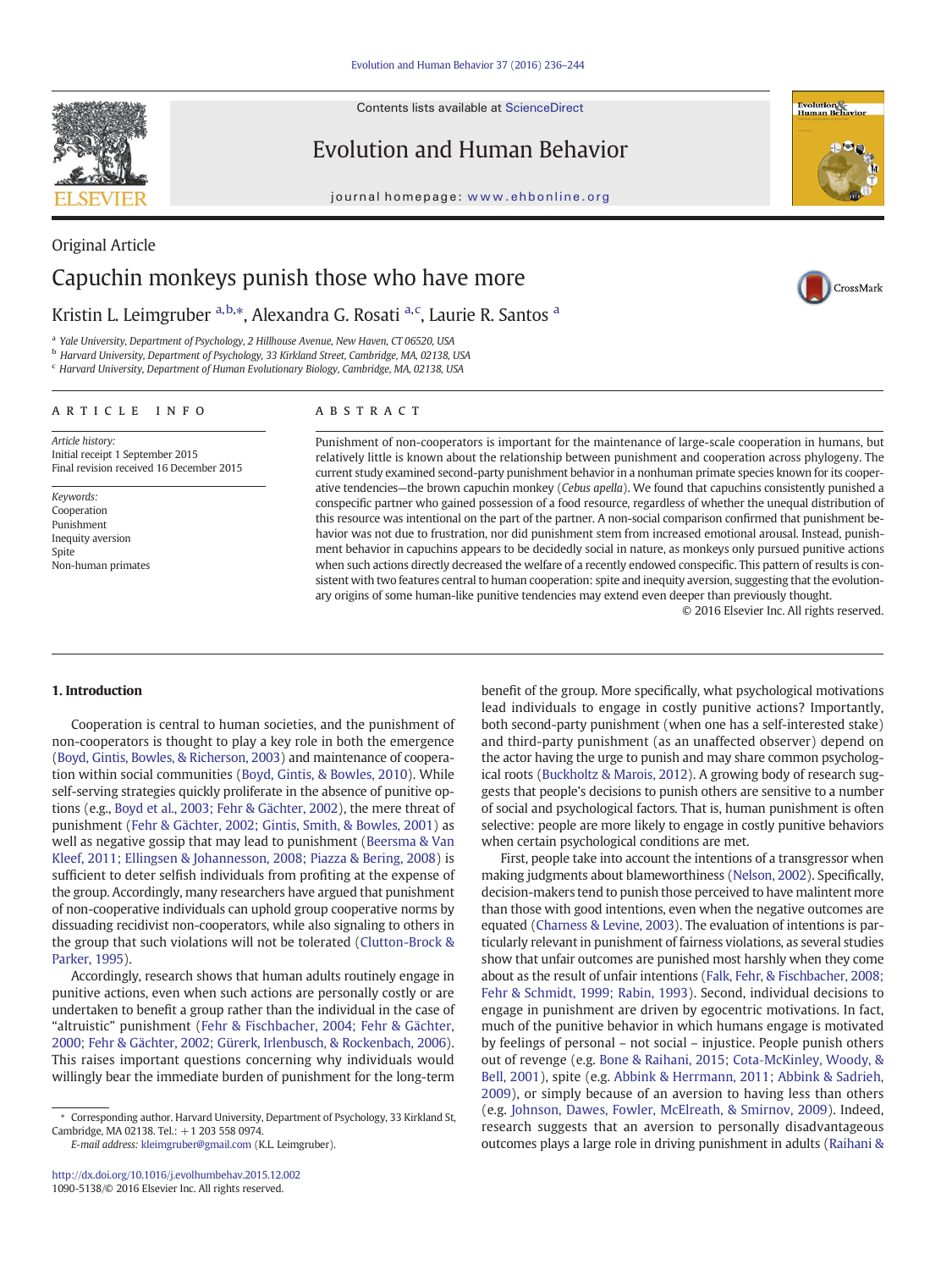[McAuliffe, 2012\)](#page-8-0); this notion is supported by evidence that those engaging in punishment behavior often do so not to achieve equality, but to create inequality in their own favor [\(Houser & Xiao, 2010\)](#page-8-0). Third, people are more likely to engage in punishment when they experience certain emotional states, such as anger or moral disgust. For example, individuals are more likely to punish others who make unfair offers when they feel anger in response to that person's behavior [\(Pillutla &](#page-8-0) [Murnighan, 1996; Xiao & Houser, 2005](#page-8-0)). Finally, people consider how their actions are likely to be perceived by other parties when making punishment decisions. In particular, people are more likely to engage in costly punishment of moral violations in the presence of a social audience than in anonymous situations [\(Kurzban, DeScioli, & O](#page-8-0)'Brien, [2007](#page-8-0)). In this way, punishment can potentially allow actors to reap positive social benefits associated with being seen as a cooperative individual in the eyes of fellow group members.

There is also increasing evidence that punishment behaviors – and this suite of psychological motivations underlying them – emerge fairly early in development. Indeed, even young children will punish others by avoiding social interactions with them, or redistributing resources away from them. For example, when given the option, toddlers systematically direct their own negative actions towards an antisocial individual over a prosocial one [\(Hamlin & Wynn, 2011](#page-8-0)). Around 3–4 years of age, children begin acting less prosocially toward people whom they've seen harm or intend to harm another individual [\(Kenward & Dahl,](#page-8-0) [2011; Vaish, Carpenter, & Tomasello, 2010](#page-8-0)), and tattle on puppets whom they've witnessed committing moral violations ([Vaish, Missana,](#page-8-0) [& Tomasello, 2011\)](#page-8-0). Finally, by the age of 5, children appear willing to take a personal cost to punish those who exhibit non-cooperative tendencies [\(McAuliffe, Jordan, & Warneken, 2015; Robbins & Rochat, 2011](#page-8-0)).

More importantly, recent evidence suggests that young children's resource distribution and punishment decisions appear sensitive to the same psychological motivations that underlie punishment decisions in adults. First, children pay attention to the intentions of actors when making punitive judgments, much like adults. Even 8-month-old infants distinguish between actors who cause bad outcomes because of bad intentions and those who bring about bad outcomes accidently [\(Hamlin, 2013](#page-8-0)), and children begin to incorporate information about other's intentions into their naughtiness and punishability judgments between 4 and 8 years of age [\(Cushman, Sheketoff, Wharton, & Carey,](#page-7-0) [2013\)](#page-7-0). Second, there is growing evidence that young children show spiteful preferences and are willing to take a cost to achieve resource distributions that personally benefit them [\(McAuliffe, Blake, &](#page-8-0) [Warneken, 2014; Sheskin, Bloom, & Wynn, 2014\)](#page-8-0). Finally, by the age of 5, children are sensitive to the presence of a social audience when making decisions tied to norms of cooperation and fairness [\(Engelmann, Herrmann, & Tomasello, 2012; Leimgruber, Shaw, Santos,](#page-7-0) [& Olson, 2012; McAuliffe, Blake, Kim, Wrangham, & Warneken, 2013](#page-7-0)). These results have led some researchers to suggest that the presence of an audience and, relatedly, reputational concerns may influence many aspects of children's cooperative decisions even early in life [\(Shaw, Li, & Olson, 2013\)](#page-8-0).

Taken together, this work suggests that some of the psychological motivations underlying adult human punishment – factors like understanding the intentions of others, considerations regarding relative resource distributions, and reputational concerns – are in place very early in human development. Given this pattern of early emergence in humans, these types of responses likely depend at least in part on foundational social cognitive skills that are shared with other species, such as the ability to judge other's intentions [\(Call, Hare, Carpenter, &](#page-7-0) [Tomasello, 2004; Phillips, Barnes, Mahajan, Yamaguchi, & Santos,](#page-7-0) [2009](#page-7-0)). However, while the psychological factors that promote punishment in our own species have been the focus of intense research, the evolutionary origins of the capacities supporting punishment are less well understood. In fact, many comparative studies of punishment in nonhumans typically define punishment as behaviors that impose an immediate cost on others to decrease the occurrence of an undesirable behavior ([Clutton-Brock & Parker, 1995\)](#page-7-0). Using this definition, examples of punishment behavior in non-human animals are relatively rare, even in primates (for one exception in fish, see [Raihani, Thornton,](#page-8-0) [& Bshary, 2012](#page-8-0)). Several species of non-human primates appear to engage in retributive behavior in reaction to harm to themselves or closely-affiliated others ([Aureli et al., 1992; Crofoot & Wrangham,](#page-7-0) [2010; de Waal, 1982\)](#page-7-0). However, these studies focus on whether such behaviors occur, and not the psychological motivations that underlie primates' punitive behaviors.

One important exception is a set of studies examining punitive tendencies in chimpanzees [\(Jensen, Call, & Tomasello, 2007; Riedl,](#page-8-0) [Jensen, Call, & Tomasello, 2012\)](#page-8-0). [Jensen et al. \(2007\)](#page-8-0) investigated the circumstances under which chimpanzees would collapse a table to prevent a conspecific from accessing food. In fact, chimpanzees were more likely to collapse the table when their partner had initially stolen the resource, compared to when an experimenter had redistributed the resource—suggesting that the chimpanzees, like humans, were sensitive to the intentions of the actor. Interestingly, chimpanzees were not willing to punish when the same transgressions happened to a third party [\(Riedl et al., 2012\)](#page-8-0). Overall, these results suggest that chimpanzees use punishment as a means of retaliation for direct personal harm, an explanation supported by evidence that behavioral signs of arousal correlated with increased punishment behavior ([Jensen et al., 2007\)](#page-8-0).

The results from Jensen and colleagues indicate that chimpanzees share some of psychological mechanisms underlying punishment in humans. However, chimpanzees are not the only primate species that can provide insights into the relationship between punishment and the evolution of cooperation. In fact, chimpanzees show important divergences from humans in some aspects of their social behavior. Although chimpanzees have relatively sophisticated perspective-taking abilities ([Call & Tomasello, 2008\)](#page-7-0) and are capable of recognizing cues of need in others ([Melis & Tomasello, 2013; Melis et al., 2011;](#page-8-0) [Warneken, Hare, Melis, Hanus, & Tomasello, 2007; Warneken &](#page-8-0) [Tomasello, 2006](#page-8-0)), chimpanzees and humans differ in patterns of prosociality. For example, chimpanzees are often indifferent to opportunities to donate food to conspecifics at no personal cost [\(Jensen, Hare,](#page-8-0) [Call, & Tomasello, 2006; Silk et al., 2005; Vonk et al., 2008,](#page-8-0) but see Horner, Carter, Suchak, & de Waal, 2011 for an exception) Consequently, studies of species that more consistently engage in cooperative and prosocial behaviors are critical for understanding the evolution of a human-like punishment psychology, and its relationship to cooperation more generally.

Here, we aimed to disentangle the importance of motivations underlying punishment behavior in a primate species known to engage in rich cooperative behaviors—the brown capuchin monkey (Cebus apella) [\(Brosnan, 2010; Hattori, Kuroshima, & Fujita, 2005\)](#page-7-0). Capuchin monkeys more consistently exhibit other-regarding tendencies in donation tasks than chimpanzees ([de Waal & Suchak, 2010; de Waal, Leimgruber, &](#page-7-0) [Greenberg, 2008; Lakshminarayanan & Santos, 2008; Takimoto,](#page-7-0) [Kuroshima, & Fujita, 2010,](#page-7-0) although see [Drayton & Santos, 2014](#page-7-0) for an exception), and are sensitive to social disparity in outcomes ([Brosnan,](#page-7-0) [2011; Brosnan, Freeman, & De Waal, 2006](#page-7-0)). There is also evidence that capuchin monkeys avoid non-reciprocators when making affiliative decisions ([Anderson, Takimoto, Kuroshima, & Fujita, 2013](#page-7-0)) and cease participation in a joint-pulling task when it is likely that the cooperative partner will monopolize the reward [\(de Waal & Davis, 2003](#page-7-0), see also [Brosnan et al., 2006\)](#page-7-0). Taken together with evidence that capuchins modify their social behavior when visually and audibly isolated from conspecifics ([de Waal et al., 2008; Pollick, Gouzoules, & de Waal,](#page-7-0) [2005](#page-7-0)), this set of findings suggests that capuchin monkeys are a strong phylogenetic model of the human-like relationship between punishment and cooperation.

Using a method modeled after that used with chimpanzees [\(Jensen](#page-8-0) [et al., 2007](#page-8-0)), we assessed the importance of the factors that influence human punishment on the monkeys' punishment decisions. In particular, we examined how monkeys responded to inequality of reward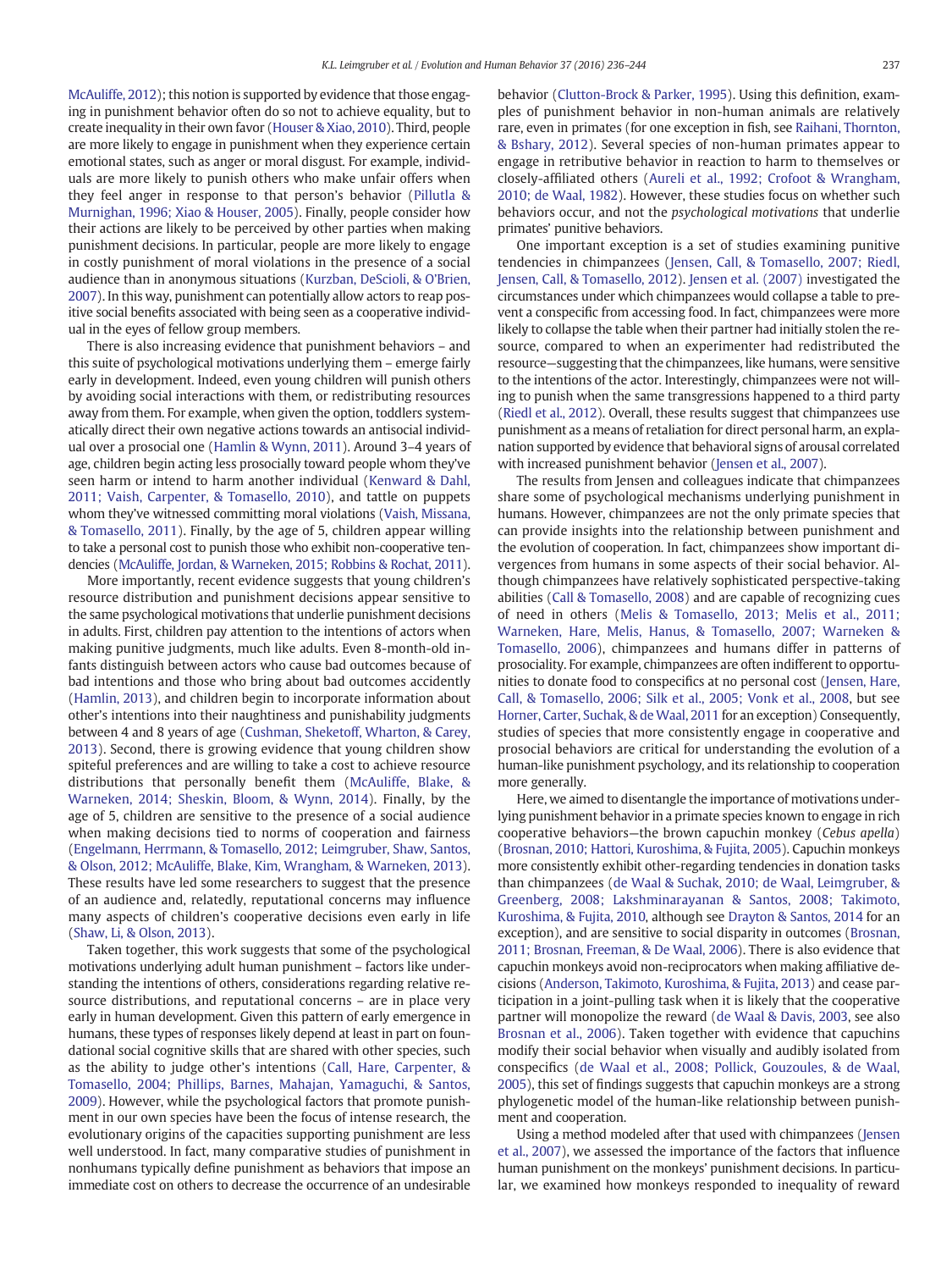outcomes (i.e., having less of a reward than another monkey), the intentionality of the benefactor (i.e., having a resource deliberately stolen), the importance of emotional arousal as indexed by scratching (a common measure of stress or arousal in primates; [Maestripieri, Schino,](#page-8-0) [Aureli, & Toisi, 1992; Polizzi di Sorrentino, Schino, Tiddi, & Aureli,](#page-8-0) [2012\)](#page-8-0), and the presence of an audience proximate to the social interaction. Here we focused on second-party punishment, given that there is currently no evidence for robust third-party punishment in nonhumans. Importantly, such second-party punishment behaviors have been suggested to represent the evolutionary roots of human punishment behaviors ([Buckholtz & Marois, 2012\)](#page-7-0). Overall, this approached allowed us to disentangle which psychological motivators of human punishment behaviors are shared with capuchins by modeling which of these factors best predicted the capuchins' likelihood of punishing a conspecific.

## 2. Methods and materials

#### 2.1. Participants

We tested 6 brown capuchin monkeys (Cebus apella) ranging in age from 6 to 17 years (3 males [AH, FL, NN], 3 females [HG, JM, MD];  $M_{\text{age}} = 166.8$  months,  $SD = 52.41$ ). All monkeys were familiar with one another prior to testing, as they were socially housed as part of a nine-member group that comprised the Yale Comparative Cognition Laboratory. This indoor enclosure was equipped with natural branches and toys, and had access to water and food ad libitum. An additional monkey who was the lowest ranking adult member of the social group – a 7-year-old female [HR] – acted as the partner stooge for all individuals; we chose this individual to act as the stooge because previous research suggests that chimpanzees are more likely to punish group members of a lower social rank ([Jensen et al., 2007](#page-8-0)). Two of the subjects were related to the partner stooge: her mother [HG] and her brother [AH]. One juvenile monkey in the colony ([HB],  $age = 4$  years) was not tested in the study due to her immature age, and a second female monkey ([MP],  $age = 5$  years) was excluded from the study after failing to reliably collapse the table in the Habituation stage of testing. All studies were approved by the Yale University Institutional Animal Care and Use Committee.

#### 2.2. Testing apparatus and experimental setup

For all test sessions, subjects were physically isolated from the social group and given sole access to a section of their habitat that included an adjacent, smaller testing enclosure (71 cm<sup>3</sup>). In conditions where the stooge monkey was present, the stooge was moved into an identical testing enclosure placed opposite to the one accessible to the subject. A wooden table (76 cm long  $\times$  51 cm wide  $\times$  46 cm high) was situated between the two testing enclosures such that each monkey could comfortably reach the top of it through the mesh sides of their own enclosures. One side of the table contained a hinged leaf (51 cm  $\times$  25 cm) held up by a false leg; removal of the false leg caused the leaf to collapse and anything atop it to fall into a shallow container situated on the table below the leaf (which was out of reach of both the subject and the stooge). A rope attached to the false leg was strung through the front of the larger testing area so subjects could access it during test trials (Fig. 1). Across most conditions, the table was situated such that the collapsible leaf was nearest to the stooge's testing enclosure; however, in the Comprehension Pretest, the table was situated with the collapsible leaf closer to the subject on half of the trials.

During test trials, a removable tray containing approximately 1/2 cup of Fruity Pebbles® cereal – a highly valued food reward in this population of capuchin monkeys – was placed atop the table. The cereal was loosely affixed to the tray with a thin layer marshmallow fluff, and was replenished so that the tray held a consistent volume of cereal across trials. The cereal could be made accessible to the subject or the stooge



Fig. 1. Side-view of the collapsible table.

simply by pushing the tray flush with the front of the target monkey's enclosure. The size of the mesh on the enclosures was such that subjects could only get one finger through each opening, considerably slowing their ability to eat the cereal in large quantities. As a result, subjects were only able to retrieve a small handful of cereal (roughly five individual Fruity Pebbles) on each trial before the tray was moved. Additionally, the tray was situated on the table such that the actor and stooge monkeys foraged off opposite sides when the tray was made available to them; as a result, the amount of cereal the actor was able to eat prior to the food loss event in no way impacted the amount of food available to the stooge.

### 2.3. General methods

Prior to the commencement of testing, all six subjects completed a Habituation session and a Comprehension Pretest session. The stooge completed 3 days of training in which she quickly learned to pull the rope to attain the tray of cereal when it was made available to her. The stooge reliably pulled the rope and ate food from the tray in all subsequent sessions when she was paired opposite conspecifics.

#### 2.3.1. Habituation phase

The goal of the Habituation phase was 1) to ensure that subjects were physically capable of pulling the rope and collapsing the table, and 2) to expose subjects to the outcome resulting from the table's collapse (e.g., the items on the table falling out of reach of both the actor and the recipient). Here, monkeys were able to collapse a tray containing a non-edible item (a length of plastic chain) in order to see how the tray's contents dropped out of reach when the table was collapsed. Subjects were first centered in their testing enclosure using a small piece of Kix® cereal, and then an experimenter placed the length of rope attached to the collapsible leg through the front of the larger testing area while calling the subject's name to attract the monkey's attention. The experimenter then placed the tray (containing the plastic chain) atop the testing apparatus, slid it onto the collapsible portion of the table, and gave the subject the Kix to signal the start of the trial. Subjects were given 3 min to collapse the table of their own accord. If they did not do so in this timeframe, the experimenter drew attention to the rope by wiggling it and calling the subject's name aloud. If this did not prompt the subject to pull the rope, the experimenter attached a small piece of Kix to the rope after an additional 2 min (to prompt them to pull it to obtain the cereal). Subjects passed the Habituation phase when they successfully pulled the rope to collapse the table 4 times. This phase therefore ensured that all subjects had experienced pulling the tray and seeing its contents drop out of reach an equal number of times before they moved on to the Comprehension Pretest.

All subjects included in the current study successfully met criteria within one test session ( $M_{session\ length} = 746.69$  s,  $SE = 219.26$ ;  $M_{latercy}$ to first pull = 304.86 s,  $SE = 120.54$ ;  $M_{\text{latency per pull}} = 146.55$  s;  $SE =$ 23.37). One additional subject [MP] was excluded from the study for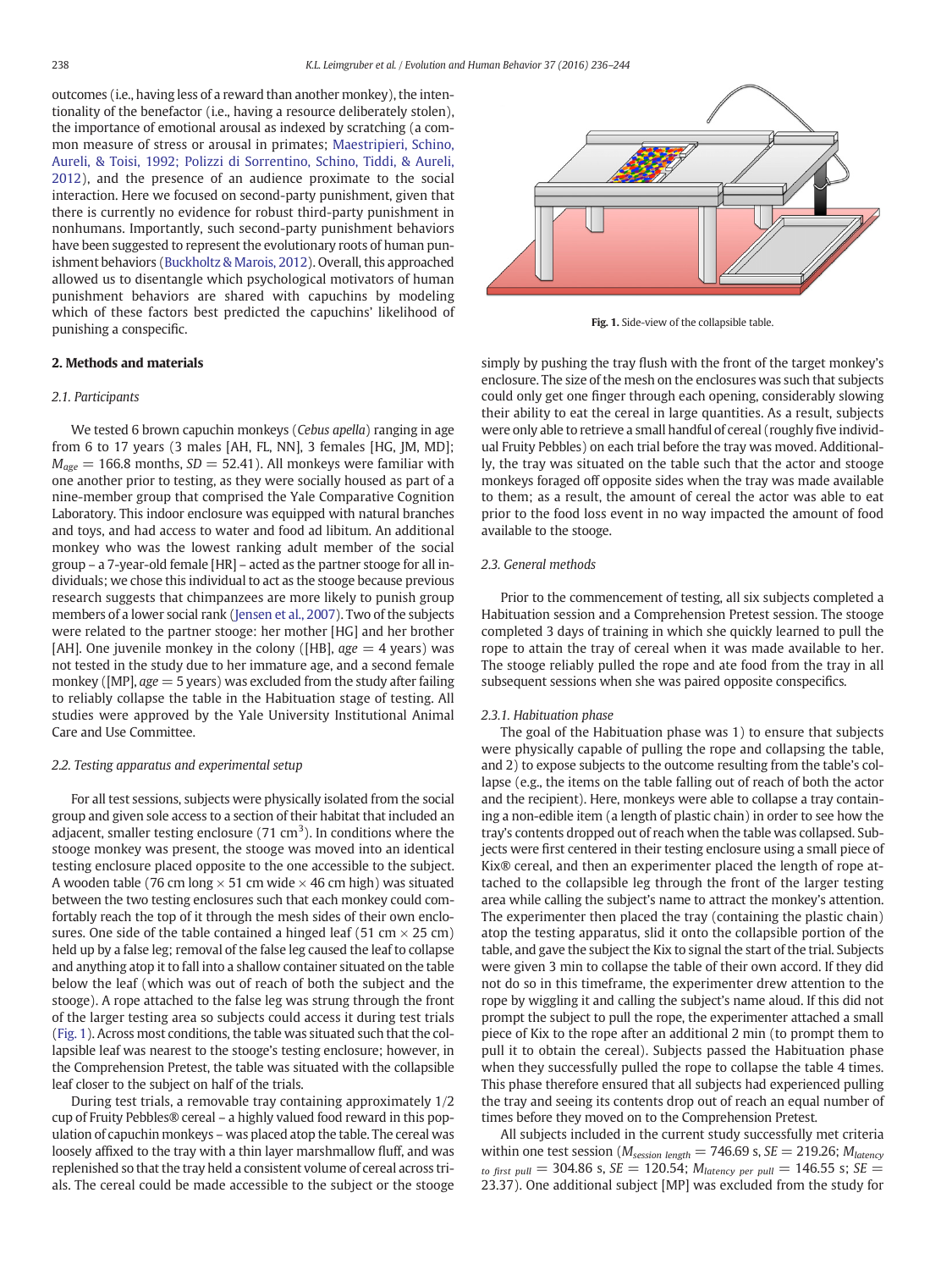failing to consistently collapse the table after 4 test sessions (total testing time  $=$  3704.63 s). Individual Habituation pulling data can be found in Table S1 in the electronic supplemental materials (available on the journal's website at [www.ehbonline.org](http://www.ehbonline.org)).

### 2.3.2. Comprehension pretest

The purpose of the Comprehension Pretest was to: 1) confirm that subjects understood the basic setup and would not collapse the table on themselves when they had access to the food, and 2) to attain a baseline measure of the rate at which each subject collapsed the table when another monkey had access to the food. The Pretest session was comprised of 12 60-s trials: 6 Self-Feeding trials in which the subject had access to the food tray (Figure S1a, available on the journal's website at [www.ehbonline.org\)](http://www.ehbonline.org) and 6 Other-Feeding trials in which the stooge had access to the food tray (Figure S1b, available on the journal's website at [www.ehbonline.org](http://www.ehbonline.org)). For Self-Feeding trials, the table was situated such that the collapsible portion of the table was in front of the subject's testing enclosure; for the Other-Feeding trials, the table was situated such that the collapsible portion of the table was in front of the stooge's testing enclosure. As a result, subjects who collapsed the table during the Self-Feeding trials caused the cereal to fall out of their own reach, whereas collapsing the table during the Other-Feeding trials resulted in the stooge losing access to the cereal; both Self- and Other-Feeding trials required the subject to leave his/her own immediate testing enclosure to pull the rope to collapse the table.

The monkeys completed a block of six trials per trial type (in a single session of 12 trials), with condition order counterbalanced across subjects. In each trial, the subject was centered in his/her testing enclosure using a small piece of Kix cereal after which an experimenter placed the length of rope attached to the collapsible leg through the front of the large testing area while calling the subject's name to attract his/her attention. The experimenter then placed the tray containing Fruity Pebbles cereal on the testing apparatus and moved it until it was flush with the appropriate monkey's testing enclosure.

Overall, subjects never collapsed the table when they had access to food (Self-Feeding trials) versus Mean  $+$  SE  $=$  44.4%  $+$  8.40 of trials in which only the stooge had access to the food (Other-Feeding trials), a significant difference (Wilcoxon signed-ranks test:  $Z = -2.02$ ,  $p < 0.05$ ). This indicates that monkeys understood the general testing set-up and refrained from collapsing the table when they had direct access to the food. Importantly, while no monkey ever pulled the rope in the Self-Feeding trials, the frequency with which individuals collapsed the table in Other-Feeding trials varied between subjects (Table S1, available on the journal's website at [www.ehbonline.org\)](http://www.ehbonline.org). As described in subsequent sections, we therefore used each individual's number of pulls in the Other-Feeding trials of the Comprehension Pretest as a covariate in the main analyses; this allowed us account for individual variation in general propensity to collapse the table.

#### 2.3.3. Test sessions

Each test session was comprised of eight identical trials in which the subject had 60 s to collapse the table. Each trial began after the experimenter presented the tray of cereal to the subject, placed the rope attached to the false leg through the front of the large testing area to which the subject had access, and slid the tray of cereal flush with the front of the appropriate monkey's testing enclosure. Each session consisted of one of four possible test conditions:

Loss Condition Subjects initially had access to the tray of cereal for 5 s. The trial started when the experimenter moved the tray across the table and flush with the opposite testing enclosure (which was empty), and out of the subject's reach. Because the stooge was not present, this condition measured subjects' frustration at an inaccessible food resource

| Partner Feeding Condition Subjects were centered in the testing en-<br>closure using a single piece of Kix cereal.<br>The trial started when the experimenter<br>slid the tray of cereal across the table<br>and within reach of the stooge monkey.<br>The subject never had access to the food<br>in this condition, thus it measured<br>subjects' responses to the presence of a<br>feeding conspecific.                          |
|-------------------------------------------------------------------------------------------------------------------------------------------------------------------------------------------------------------------------------------------------------------------------------------------------------------------------------------------------------------------------------------------------------------------------------------|
| Outcome Disparity Condition Subjects had access to the tray of cereal<br>for 5 s, at which point the experimenter<br>moved the tray across the table and<br>within reach of the stooge. This condi-<br>tion assessed how often monkeys col-<br>lapsed the table in response to the loss<br>of food to the stooge.                                                                                                                   |
| Theft Condition Subjects had access to the tray of cereal<br>for 5 s, at which point the stooge was<br>given access to a rope that allowed her<br>to play a causal role and to "steal" the<br>food, pulling the tray across the table<br>and flush with her testing enclosure.<br>This condition assessed how often mon-<br>keys collapsed the table after a conspe-<br>cific directly caused them to lose access<br>to their food. |

Subjects were randomly assigned to one of two testing sequences that dictated the order in which they participated in each of the 4 test conditions (Order A: Loss, Outcome Disparity, Partner Feeding, Theft; Order B: Partner Feeding, Theft, Loss, Outcome Disparity). Assignment to the testing orders was counterbalanced such that half of the subjects were in Order A (AH, HG, JM) and half of the subjects were in Order B (FL, MD, NN).

#### 2.3.4. Audience manipulation

We assessed the importance of social context on monkeys' pulling behavior by manipulating the physical proximity, and thus the ease with which the subjects' social group could view his/her actions in the study. In No Audience sessions, monkeys in the social group were restricted to the areas of the habitat furthest from the testing area to maximize physical distance and minimize visual access to the subject. Specifically, the social group was approximately 2 m away from the subject in the No Audience sessions and there were no shared walls through which the subject could make contact with members of the social group (see [Fig. 2a](#page-4-0)). In the Audience sessions, the areas closest to the subject were accessible to the social group and monkeys were free to come and go as they pleased. Specifically, members of the social group were approximately 1 m away from subject, who was able to make physical contact with other monkeys through the shared mesh wall (see [Fig. 2b](#page-4-0)). Members of the larger social group had access to other food resources in their common area, such that feeding conspecifics were always present in the habitat across conditions. It should be noted that all testing was performed in an isolated area of the monkeys' home habitat, which was constructed of semi-transparent mesh material. As a result, subjects were never completely visually or audibly isolated from the social group, however, visual contact was notably minimized in the No Audience sessions; however, previous research has shown evidence of audience effects on social behavior in group-housed capuchin monkeys, even when subjects were not completely visually or audibly isolated ([de Waal et al., 2008; Pollick et al., 2005](#page-7-0)).

The presence of an audience was manipulated via an ABA design, meaning subjects first completed all four conditions with No Audience (NA1), then all four conditions with an Audience (A), and finally all four with No Audience again (NA2). This ABA design allowed us to obtain a baseline measure of each subject's tendency to collapse the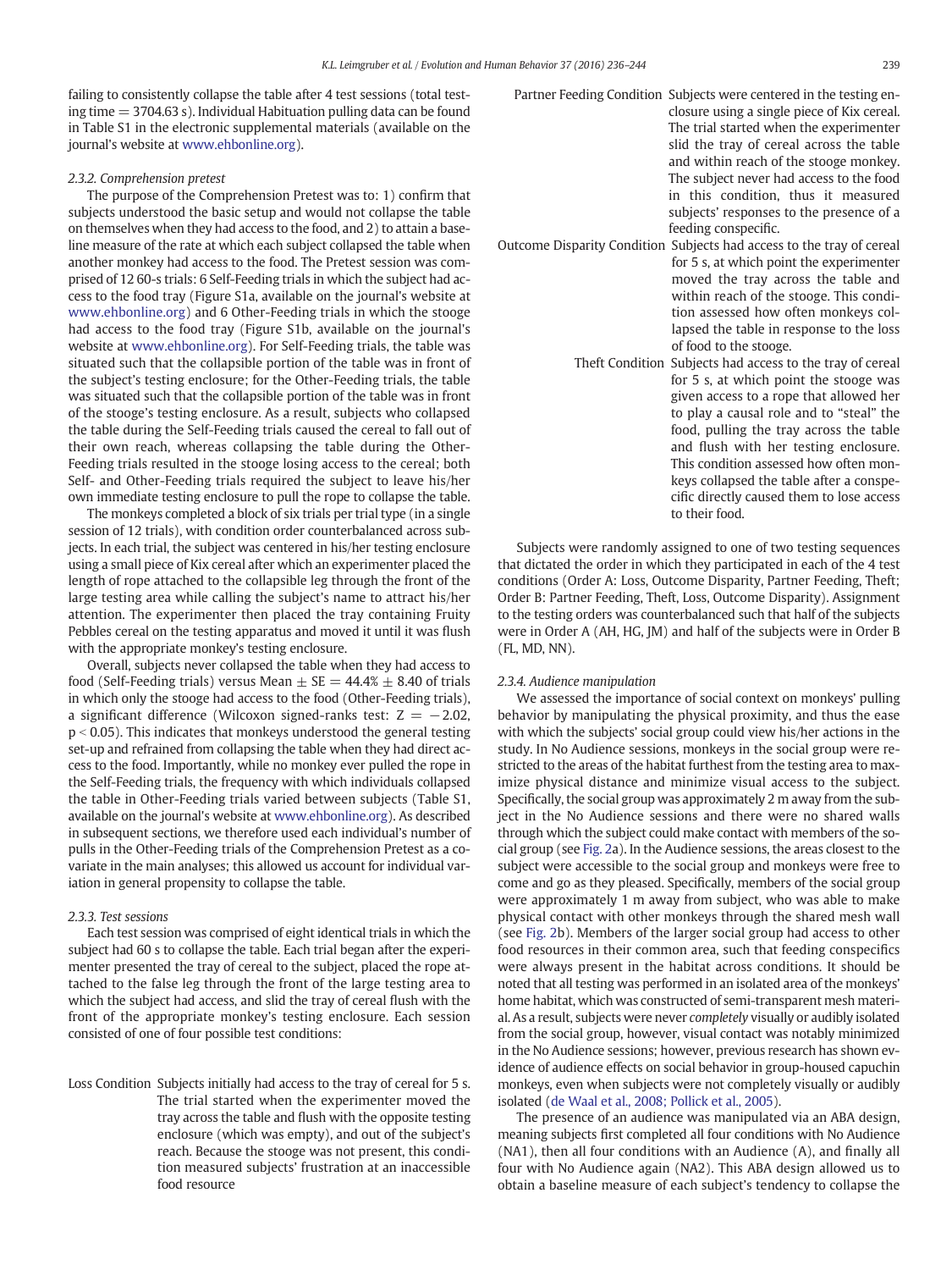<span id="page-4-0"></span>

Fig. 2. Top view of the room arrangement in (a) No Audience, and (b) Audience conditions. Shading represents the areas of the habitat to which the social group has access during test sessions.

table in each condition before experiencing the Audience conditions (both as a subject and as an audience member).

# 2.4. Behavioral coding

All test sessions were videotaped and coded for pulling and scratching behavior. Pulling behavior (whether or not the subject collapsed the table within each 60 s trial) and the latency to pull (the amount of time elapsed from food loss until the table was collapsed) were coded from video by two independent coders who were blind to condition. Binary pulling behavior between coders was perfectly correlated (Pearson's  $r(40) = 1.00$ ); pulling latencies were in agreement between coders (Pearson's  $r(116) = 0.92$ ).

The frequency of scratching behavior was coded from video by two independent coders who were also blind to condition. For this purpose, the video for each trial was clipped to begin once the food tray was flush with the stooge's testing enclosure (thus removing evidence of the means by which the tray was moved) and the audio track was removed to eliminate identifying audio (i.e. experimenter clarification of trial or reference to testing date). Scratching bouts were coded as periods when the subject's digits made repetitive, deliberate contact with his/ her body. Instances in which monkeys scratched distinctly different parts of the body with the same hand or switched hands mid-bout were classified as separate bouts. Inter-coder reliability was 0.908 (Pearson's r) for the presence (yes/no) of scratching behavior and 0.896 (Pearson's r) for the frequency of scratching bouts on a trial-bytrial basis.

# 2.5. Data analysis

We conducted generalized linear mixed models in the R [\(R Core](#page-8-0) [Team, 2014](#page-8-0)) package lme4 [\(Bates, 2010\)](#page-7-0). In particular, we used the glmer function to examine monkeys' propensity to collapse the table as a binary outcome with a logit link function, building models based on maximum likelihood. These models therefore accounted for correlation in responses due to repeated trials within subjects [\(Baayen, 2008](#page-7-0)). We conducted post-hoc tests in the R package multcomp ([Hothorn,](#page-8-0) [Bretz, & Westfall, 2008\)](#page-8-0) using the glht function. In addition to the main analyses that examined whether scratching predicted pulling behavior, we also assessed whether monkeys scratched at different rates across contexts. Like the main analyses of pulling, we analyzed scratching using GLMMs with the lme4 package, but here we used a Poisson link function to analyze the count of total scratching bouts in

each trial as the dependent variable. We then compared model fits using likelihood ratio tests (LRT) ([Bolker et al., 2008](#page-7-0)).

# 3. Results

Overall, monkeys collapsed the table on  $25.7% \pm 3.7$  (Mean  $\pm$  SE) of trials in the Partner Feeding condition,  $20.1\% \pm 3.4$  of trials in the Outcome Disparity condition,  $26.4% \pm 3.7$  of trials after Theft, but only  $9.0\% \pm 2.4$  of trials in the Loss condition [\(Fig. 3](#page-5-0)a). To analyze pulling behavior, we first built a basic model including subject as random factor (random subject intercepts); trial number as a covariate to assess learning effects within sessions; and each individual's pretest pulling frequency (in the Pretest's Other-Feeding trials) as a covariate to account for individual differences in propensity to collapse the table. Our basic model revealed that trial number was not a significant predictor, indicating that pulling propensity did not shift over trials within a given session. However, individuals who collapsed the table more in the Pretest's Other-Feeding trials collapsed the table more in test sessions ( $p < 0.05$ ). In a second model, we then added condition as an additional predictor to test whether the stooge's intention and the inequity of the resource distribution influenced the monkeys' responses. In fact, including condition increased model fit, compared to the basic model ( $\chi^2 = 23.56$ ,  $df = 3$ ,  $p < 0.001$ ). In particular, post-hoc pairwise comparisons revealed that performance in the Loss condition significantly differed from the other conditions ( $p < 0.05$  for significant parameter comparisons): monkeys were more likely to collapse the table when the stooge had access to the food, compared to when the food was simply out of the subject's reach. The third model including scratching did not improve model fit (LRT:  $\chi^2$  = 1.05, df = 1, p = 0.31, n.s.), however. As discussed in the next section, while capuchins exhibited differential scratching behavior across conditions, they collapsed the table at similar rates regardless of their arousal (18.3%  $\pm$  2.7 of trials with scratching, and 21.4%  $\pm$  2.1 without; see [Fig. 3](#page-5-0)b). Lastly, the full model added audience as a factor (see [Table 1](#page-5-0) for parameters of the full model) but this did not improve model fit compared to the condition-only model ( $\chi^2$  = 2.78, df = 2,  $p = 0.41$ , n.s.). In fact, capuchins collapsed the table at nearly identical, rates regardless of audience condition: on  $22.4% \pm 3.0$  of trials with an audience and  $19.3\% \pm 2.0$  of trials without an audience [\(Fig. 3](#page-5-0)c).

Overall, these findings highlight that the major predictor of whether the capuchins collapsed the table was whether their partner had access to the desirable food resource—regardless of how the conspecific acquired the food, whether the subject was emotionally aroused, and whether others were proximate to the interaction. As an additional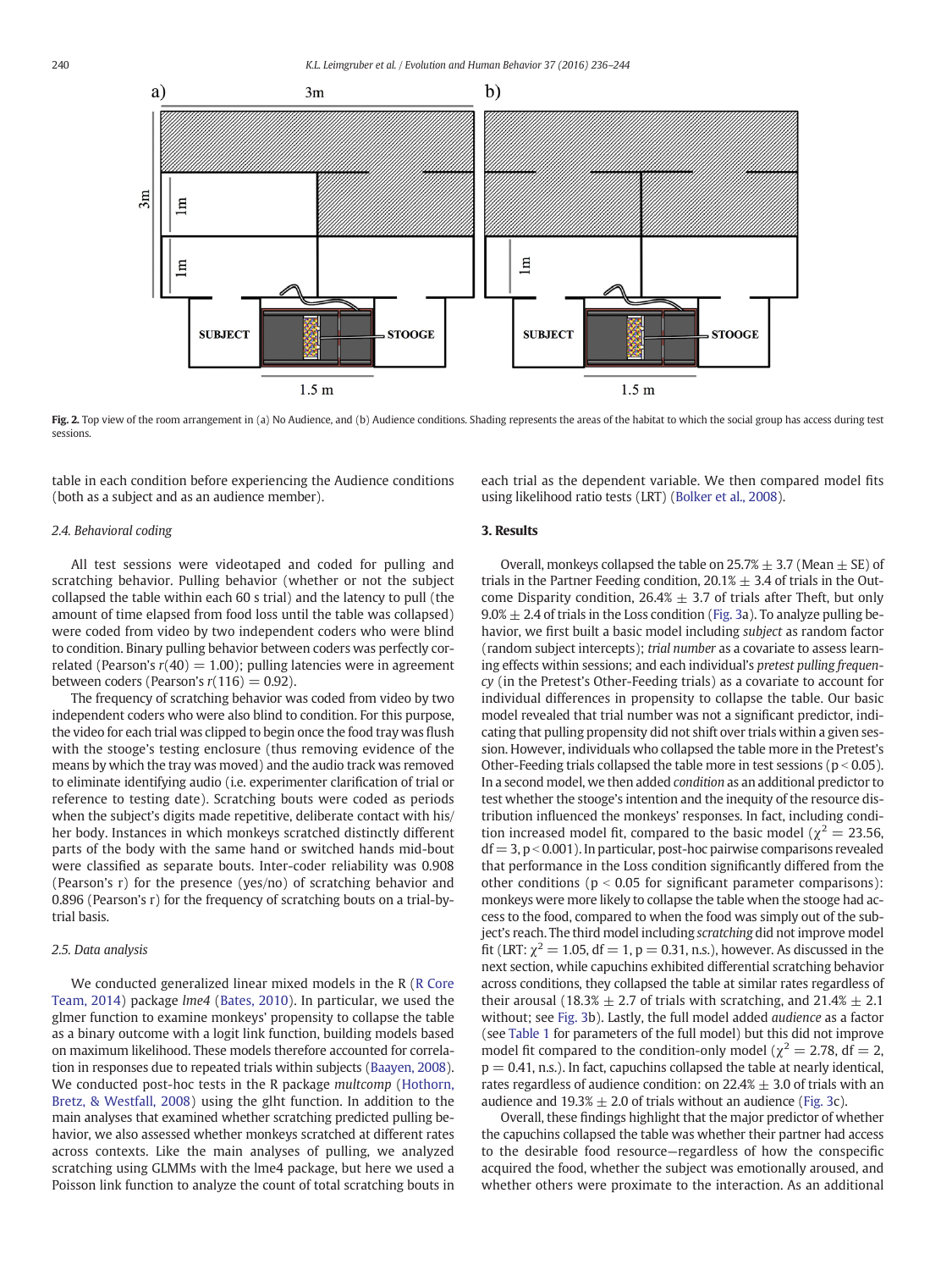<span id="page-5-0"></span>

Fig. 3. Punishment across context. (a) Frequency of punishment by condition. (b) Frequency of punishment on trials with/without scratching. (c) Frequency of punishment in No Audience/Audience conditions. Error bars represent standard error.

check on these results, we then examined the monkey's latency to collapse the table across conditions. We found that monkeys collapsed the table after an average of 27.6  $\pm$  17.7 s. However, a repeatedmeasures ANOVA revealed that there was no effect of either condition  $(F = 1.148, df = 3, p = 0.398)$  or presence of an audience  $(F = 0.776,$  $df = 1, p = 0.931$  on subjects' latency to collapse the table. This indicates that monkeys responded to food loss events with similar rapidity across contexts. This supports the conclusion that neither the cause of the food loss nor the presence a social audience impacted monkeys' decisions to punish.

Importantly, we did find that capuchins showed evidence of differential emotional reactivity to these situations, as indexed by

Table 1 Factors influencing capuchins' likelihood to collapse the table (Full Model).

| Factor                                     |                                                                                                                                                                            | Estimate S.E.                                      |                                                    | Z                                                  | p                                                       |
|--------------------------------------------|----------------------------------------------------------------------------------------------------------------------------------------------------------------------------|----------------------------------------------------|----------------------------------------------------|----------------------------------------------------|---------------------------------------------------------|
| Trial<br>Pretest<br>Scratching<br>Audience | Covariate<br>Covariate<br>Covariate<br>Baseline: No Audience                                                                                                               | $-0.021$<br>$-0.502$<br>$-0.128$<br>0.218          | 0.052<br>0.231<br>0.146<br>0.252                   | $-0.399$<br>$-2.176$<br>$-0.876$<br>0.866          | 0.690<br>< 0.05<br>0.381<br>0.387                       |
| Condition                                  | Outcome Disparity v. Loss<br>Partner Feeding v. Loss<br>Theft v. Loss<br>Partner Feeding v. Outcome<br>Disparity<br>Theft v. Outcome Disparity<br>Theft v. Partner Feeding | 1.121<br>1.571<br>1.580<br>0.450<br>0.459<br>0.009 | 0.391<br>0.387<br>0.384<br>0.323<br>0.320<br>0.310 | 2.864<br>4.061<br>4.110<br>1.391<br>1.435<br>0.030 | < 0.05<br>< 0.001<br>< 0.001<br>0.454<br>0.454<br>0.976 |

their rates of scratching across conditions. The monkeys' differential rates of scratching indicates that they did detect differences between punishment conditions as well the presence of the audience, even though this information did not impact their punishment decisions. Specifically, monkeys engaged in more scratching bouts when the stooge had sole access to the food resource (Partner Feeding: Mean  $\pm$  $SE = 0.79 \pm 0.10$  bouts per trial), compared to conditions in which subjects initially had access to the food before losing it (Loss:  $0.55 \pm 0.07$ ; Outcome Disparity:  $0.49 \pm 0.7$ , Theft:  $0.43 \pm 0.06$ ; see [Fig. 4a](#page-6-0)). To analyze these data, we first built a basic model that included subject as a random factor, and trial as a covariate to account for any changes in scratching over a test session. Our basic model revealed that trial number was not a significant predictor, however. In a second model, we then added condition as a predictor, which increased model fit ( $\chi^2 = 17.48$ ,  $df = 3$ ,  $p < 0.001$ ). Pair-wise comparisons revealed that monkeys engaged in significantly more scratching bouts in the Partner Feeding condition compared to all other conditions ( $p < 0.05$  for significant comparisons)—suggesting that capuchins were most aroused in this context. Finally, the full model including the presence of an audience further improved model fit (LRT:  $\chi^2 = 12.41$ , df = 1, p < 0.001), suggesting that subjects were, in some way, sensitive to the audience manipulation, as they scratched more in the no audience condition than they did in the audience condition. In fact, capuchins engaged in an average of 0.41  $\pm$  0.06 scratching bouts per trial when an audience was present and  $0.64 \pm 0.05$  bouts per trial in the absence of an audience [\(Fig. 4b](#page-6-0); see [Table 2](#page-6-0) for parameters from the full model). Although we did not initially predict this pattern of performance, this finding is consistent with evidence that some wild-living capuchin monkeys show increases in scratching behavior when distanced from their social group [\(Polizzi di Sorrentino et al., 2012](#page-8-0)).

Taken together, these results indicate that the main factor driving subjects' punishment was the presence of the stooge eating the highvalue resource. In our models of the capuchins' pulling behavior, the main predictor of whether the monkeys collapsed the table was condition. In particular, monkeys collapsed the table more whenever the conspecific was eating the food, regardless of how she obtained it. This response was not due to mere frustration at viewing inaccessible food, as monkeys were less likely to collapse the table when the resource was out of reach and no other monkey could access it. The results from the Pretest confirm that subjects understood the basic setup: individuals never collapsed the table when they had access to the food, but did when a partner was feeding from the tray. Moreover, the importance of conditions as a predictor held even though our models accounted for other potential motivators of the capuchins' behavior, such as individual differences in propensity to collapse the table. Yet other potentially important motivators of punishment – the intention of the conspecific, the emotional arousal of the actor, and the presence of a social audience – did not impact the monkeys' decisions to punish. Importantly, our analysis of the capuchins' scratching behaviors indicates that capuchins were differentially aroused by the different social conditions—and were in fact sensitive to the audience manipulation. However, this sensitivity did not translate into any differences in their actual punishment responses.

#### 4. Discussion

To goal of this study was to investigate the roots of human-like punitive behaviors in another highly cooperative primate species. Our findings indicate that our capuchin monkeys were most likely to pursue punitive measures when confronted with a conspecific possessing relatively more of a food resource, regardless of how this situation arose. Importantly, punishment was not the result of mere frustration over an inaccessible resource, as monkeys were significantly less likely to collapse the table when no conspecific was eating from it. This suggests that the presence of another monkey with access to the resource was what drove their punitive behavior. Additionally, unlike punishment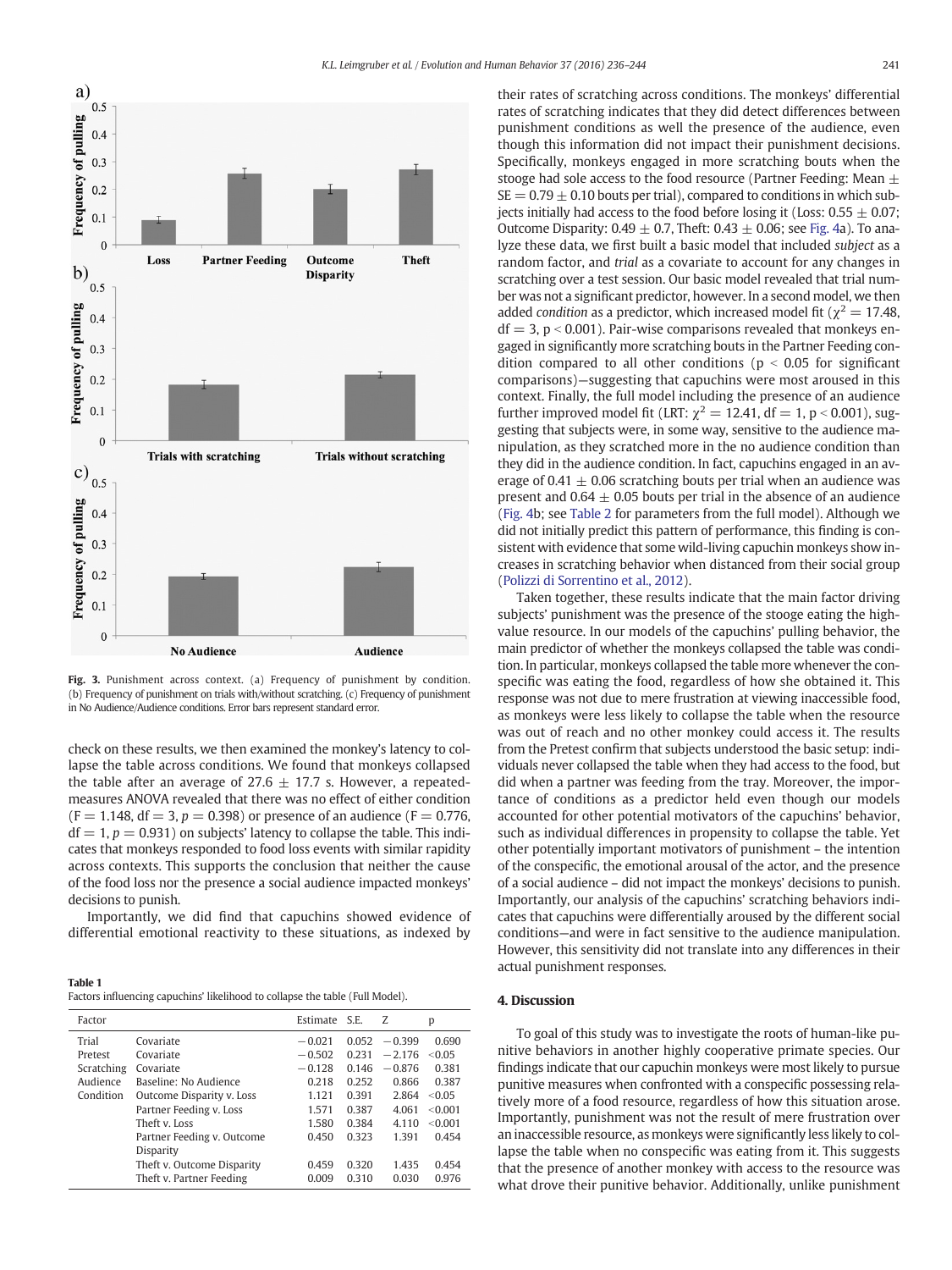<span id="page-6-0"></span>

Fig. 4. Scratching bouts across context. (a) Mean scratching bouts per trial by condition. (b) Mean scratching bouts per trial in No Audience/Audience conditions. Error bars represent standard error.

in chimpanzees ([Jensen et al., 2007](#page-8-0)), our data suggest that capuchin punishment does not seem to be the product of increased emotional arousal. While monkeys showed differential scratching across social contexts, their arousal level was not predictive of their tendency to collapse the table. This pattern of performance suggests that punishment in monkeys arises exclusively when monkeys can directly impact another individual who is benefitting from access to the resource.

Our findings demonstrate important similarities as well differences between the motivators of punishment of humans and capuchin monkeys. In terms of commonalities, both capuchins and humans appear to attend to relative resource distribution when making decisions about punishing others. Our results show that our capuchins specifically pursue punitive measures when they are confronted with a conspecific possessing relatively more of a food resource. Like humans (e.g., [Houser](#page-8-0) [& Xiao, 2010; Johnson et al., 2009; Raihani & McAuliffe, 2012](#page-8-0)), capuchins therefore punish more when they have relatively less than another individual. However, unlike humans, capuchin monkeys do not appear to account for how such inequity emerged. In contrast to human adults (e.g., [Charness & Levine, 2003; Falk et al., 2008](#page-7-0)), children

#### Table 2

Factors influencing frequency of capuchins' scratching bouts (Full Model).

| Factor                         |                                                                                                                                                                                      | Estimate S.E.                                                              |                                                             | Z                                                                          | p                                                               |
|--------------------------------|--------------------------------------------------------------------------------------------------------------------------------------------------------------------------------------|----------------------------------------------------------------------------|-------------------------------------------------------------|----------------------------------------------------------------------------|-----------------------------------------------------------------|
| Trial<br>Audience<br>Condition | Covariate<br>Baseline: No Audience<br>Outcome Disparity v. Loss<br>Partner Feeding v. Loss<br>Theft v. Loss<br>Partner Feeding v. Outcome<br>Disparity<br>Theft v. Outcome Disparity | $-0.014$<br>$-0.440$<br>$-0.099$<br>0.366<br>$-0.234$<br>0.465<br>$-0.136$ | 0.024<br>0.129<br>0.163<br>0.147<br>0.170<br>0.151<br>0.173 | $-0.589$<br>$-3.414$<br>$-0.603$<br>2.496<br>$-1.381$<br>3.080<br>$-0.783$ | 0.556<br>< 0.001<br>0.868<br>0.050<br>0.501<br>< 0.050<br>0.868 |
|                                | Theft v. Partner Feeding                                                                                                                                                             | $-0.600$                                                                   | 0.157                                                       | $-3.812$                                                                   | < 0.001                                                         |

(e.g., [Cushman et al., 2013](#page-7-0)), and chimpanzees [\(Jensen et al., 2007](#page-8-0)), our capuchins fail to take intentionality into account when making punitive decisions. Specifically, capuchins punished at equal rates when the conspecific intentionally caused an unequal distribution and when the conspecific merely benefitted from an unequal distribution. Although previous work suggests that this species takes intentional actions into account in other contexts (e.g., [Drayton & Santos, 2014; Phillips et al.,](#page-7-0) [2009](#page-7-0)), this ability to discriminate intentional from unintentional actions does not feed into the capuchins' decisions to undertake punitive actions in the current study.

Capuchin punishment also does not appear to be driven by increased negative emotion. Unlike in both chimpanzees ([Jensen et al., 2007\)](#page-8-0) and adult humans [\(Pillutla & Murnighan, 1996; Xiao & Houser, 2005](#page-8-0)), negative emotional arousal in capuchin monkeys is not predictive of increased engagement in punishment behavior—despite differences in scratching behavior indicating emotional arousal across social contexts within our testing paradigm. This suggests that punishment in our capuchin monkeys is not simply the physical manifestation of emotional arousal; rather, punishment in capuchin monkeys appears to be systematically directed toward the individual benefitting from unequal access to a desirable resource. Indeed, our data suggest that capuchins may not account for the sorts of reputational cues that influence human punishment behavior [\(Kurzban et al., 2007\)](#page-8-0). Specifically, we found that the presence of an audience did not impact capuchin punishment in our task, even though capuchins are known to show audience effects in other contexts [\(de Waal et al., 2008; Pollick et al., 2005\)](#page-7-0).

Given that capuchins attended solely to disadvantageous resource distributions when punishing in our task, our findings present a pattern of capuchin punishment behavior consistent with two distinct (but not mutually exclusive) psychological explanations: capuchins may punish because they are inequity averse or because they are feeling spiteful. Inequity aversion involves a predisposition for equitable outcomes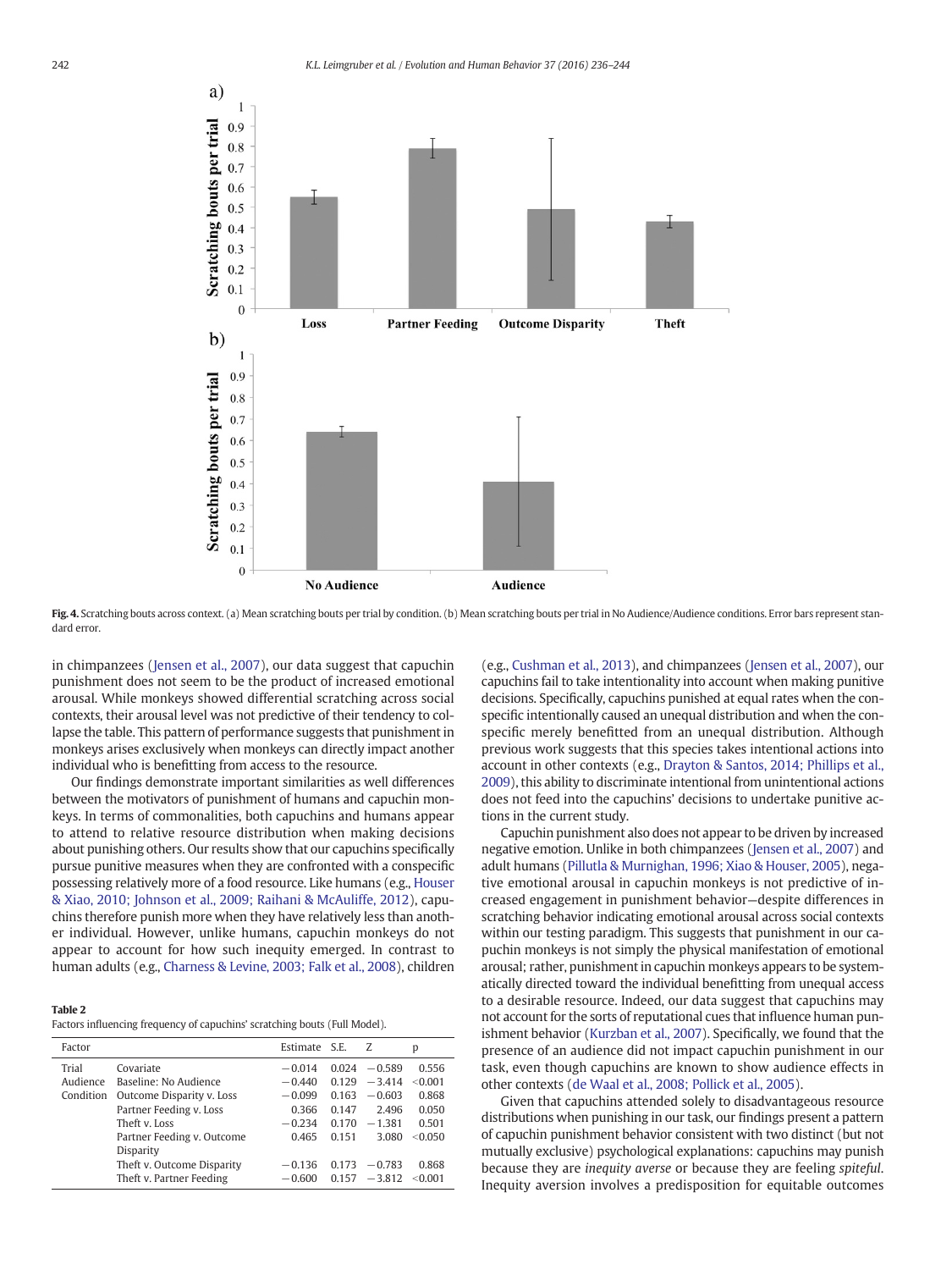<span id="page-7-0"></span>often expressed by disapproval or avoidance of situations producing inequality, and may have co-evolved alongside cooperative abilities (Brosnan, 2011). Consistent with an aversion to inequity, monkeys in the current study reliably punished a conspecific in possession of more food. Previous work has shown that capuchins respond negatively to cases of disadvantageous inequity (see review in Brosnan, 2011), and thus one possibility is that similar psychological motivations are at play in this species' punishment decisions. More specifically, subjects might punish because of a psychological motivation to reduce inequity by equating the difference between their resources (nothing) and the stooge's resources by eliminating her access to the food.

Our results could also be explained by a different psychological motivation: spite. While biologists typically define spite as taking an action at cost to oneself to impose a cost on another, spite at the psychological level involves a tendency to inflict suffering upon a target as a means to an end (e.g., [Jensen, 2010\)](#page-8-0). Although spite is typically considered unique to human cooperation ([Jensen, 2010\)](#page-8-0), the current results are consistent with the possibility that capuchins may experience spite at the psychological level as well. We found that monkeys punished the stooge by collapsing the table even though doing so provided no potential benefit for them and imposed a (small) energetic cost. This sort of costly engagement in punitive actions without potential future benefit possesses many characteristics consistent with both biological and psychological definitions of spite. It is important to note, however, that the current study cannot assess the ultimate (e.g., evolutionary) consequences of the monkeys' behavioral tendencies in the context of natural social interactions. While monkeys' propensity to collapse the table appears spiteful in the short term, it remains an open question whether this propensity would generally result in long-term costs to the monkeys in accordance with traditional biological definitions of spite. Indeed, it is possible that these sorts of responses accrue benefits in the monkeys' normal social interactions: such punishment behaviors might alter the future behavior of conspecifics such that they would be less likely to interfere with future feeding bouts. Ultimately, this would be a beneficial outcome, given that capuchins can face high levels of competition for resources with groupmates when foraging in the wild ([Janson, 1985\)](#page-8-0).

Overall, our results show that capuchins engage in second-party punishment, but their decisions are motivated by factors different from those underlying such punishment in other non-human species [\(Jensen et al., 2007](#page-8-0)). While chimpanzees selectively collapsed the table more often when another conspecific had stolen the food – a behavior correlated with increased emotional arousal – we found that capuchins' behavior was driven by social comparisons of access to a valuable resource. The importance of both sensitivity to inequity and spite in models of human cooperation suggests that capuchins may also exhibit these patterns due to their sophisticated cooperative abilities. As a result, it appears as though the evolutionary roots of some human-like punitive tendencies may extend even deeper than previously thought.

#### Supplementary Materials

Supplementary data to this article can be found online at [http://dx.](http://dx.doi.org/10.1016/j.evolhumbehav.2015.12.002) [doi.org/10.1016/j.evolhumbehav.2015.12.002](http://dx.doi.org/10.1016/j.evolhumbehav.2015.12.002).

#### Acknowledgments

We thank Janelle Gagnon, Jenny Friedman, and Linda Chang for their help with data collection.

#### References

- Abbink, K., & Herrmann, B. (2011). The moral costs of nastiness. Economic Inquiry, 49(2), 631–633. http://dx.doi.org[/10.1111/j.1465-7295.2010.00309.x](http://dx.doi.org/10.1111/j.1465-7295.2010.00309.x).
- Abbink, K., & Sadrieh, A. (2009). The pleasure of being nasty. Economics Letters, 105, 306–308. http://dx.doi.org[/10.1016/j.econlet.2009.08.024](http://dx.doi.org/10.1016/j.econlet.2009.08.024).
- Anderson, J. R., Takimoto, A., Kuroshima, H., & Fujita, K. (2013). [Capuchin monkeys judge](http://refhub.elsevier.com/S1090-5138(15)00122-1/rf0015) [third-party reciprocity.](http://refhub.elsevier.com/S1090-5138(15)00122-1/rf0015) Cognition, 127, 140–146.
- Aureli, F., Cozzolinot, R., Cordischif, C., Cozzolino, R., Cordischi, C., & Scucchi, S. (1992). Kin-oriented redirection among Japanese macaques: An expression of a revenge system? Animal Behaviour, 44, 283–291. http://dx.doi.org[/10.1016/0003-](http://dx.doi.org/10.1016/0003-3472(92)90034-7) [3472\(92\)90034-7](http://dx.doi.org/10.1016/0003-3472(92)90034-7).
- Baayen, R. H. (2008). [Analyzing linguistic data. A practical introduction to statistics.](http://refhub.elsevier.com/S1090-5138(15)00122-1/rf0025) [Cambridge, MA: Cambridge University Press.](http://refhub.elsevier.com/S1090-5138(15)00122-1/rf0025)
- Bates, D. (2010). lme4 package: Linear mixed-effects models using S4 classes. [Internet]. Available from: [http:// www.R-project.org](http://%20www.R-project.org)
- Beersma, B., & Van Kleef, G. A. (2011). How the grapevine keeps you in line: Gossip increases contributions to the group. Social Psychological and Personality Science, 2(6), 642–649. http://dx.doi.org[/10.1177/1948550611405073](http://dx.doi.org/10.1177/1948550611405073).
- Bolker, B. M., Brooks, M. E., Clark, C. J., Geange, S. W., Poulsen, J. R., Stevens, M. H. H., & White, J. S. S. (2008). [Generalized linear mixed models: A practical guide for ecology](http://refhub.elsevier.com/S1090-5138(15)00122-1/rf0040) and evolution. [Trends in Ecology and Evolution](http://refhub.elsevier.com/S1090-5138(15)00122-1/rf0040), 24, e127–e135.
- Bone, J. E., & Raihani, N. J. (2015). Human punishment is motivated by both a desire for revenge and a desire for equality. Evolution and Human Behavior, 36, 323–330. http://dx.doi.org[/10.1016/j.evolhumbehav.2015.02.002.](http://dx.doi.org/10.1016/j.evolhumbehav.2015.02.002)
- Boyd, R., Gintis, H., & Bowles, S. (2010). Coordinated punishment of defectors sustains cooperation and can proliferate when rare. Science, 328(617), 617–620. http://dx.doi. org[/10.1126/science.1183665.](http://dx.doi.org/10.1126/science.1183665)
- Boyd, R., Gintis, H., Bowles, S., & Richerson, P. J. (2003). The evolution of altruistic punishment. Proceedings of the National Academy of Sciences U S A, 100(6), 3531–3535. http://dx.doi.org[/10.1073/pnas.0630443100](http://dx.doi.org/10.1073/pnas.0630443100).
- Brosnan, S. F. (2010). [What do capuchin monkeys tell us about cooperation? In D. R.](http://refhub.elsevier.com/S1090-5138(15)00122-1/rf0060) Forsythe, & C. L. Hoyt (Eds.), [For the greater good of all: Perspectives on individualism,](http://refhub.elsevier.com/S1090-5138(15)00122-1/rf0060) [society, & leadership. Jepson series on leadership studies](http://refhub.elsevier.com/S1090-5138(15)00122-1/rf0060) (pp. 11-28). Palgrave Macmil[lan Publishers.](http://refhub.elsevier.com/S1090-5138(15)00122-1/rf0060)
- Brosnan, S. F. (2011). A hypothesis of the co-evolution of cooperation and responses to inequity. Frontiers in Neuroscience, 5(43), 1–12. http://dx.doi.org/[10.3389/fnins.2011.](http://dx.doi.org/10.3389/fnins.2011.00043) [00043](http://dx.doi.org/10.3389/fnins.2011.00043).
- Brosnan, S. F., Freeman, C., & De Waal, F. (2006). Partner's behavior, not reward distribution, determines success in an unequal cooperative task in capuchin monkeys. American Journal of Primatology, 68(7), 713–724. http://dx.doi.org/[10.1002/ajp.](http://dx.doi.org/10.1002/ajp.20261) [20261](http://dx.doi.org/10.1002/ajp.20261).
- Buckholtz, J. W., & Marois, R. (2012). [The roots of modern justice: Cognitive and neural](http://refhub.elsevier.com/S1090-5138(15)00122-1/rf0075) [foundations of social norms and their enforcement.](http://refhub.elsevier.com/S1090-5138(15)00122-1/rf0075) Nature Neuroscience, 15(5), 655–[661.](http://refhub.elsevier.com/S1090-5138(15)00122-1/rf0075)
- Call, J., Hare, B., Carpenter, M., & Tomasello, M. (2004). "Unwilling" versus "unable": Chimpanzees' understanding of human intentional action. Developmental Science, 7(4), 488–498. http://dx.doi.org[/10.1111/j.1467-7687.2004.00368.x.](http://dx.doi.org/10.1111/j.1467-7687.2004.00368.x)
- Call, J., & Tomasello, M. (2008). Does the chimpanzee have a theory of mind? 30 years later. Trends in Cognitive Sciences, 12(5), 187–192. http://dx.doi.org[/10.1016/j.tics.](http://dx.doi.org/10.1016/j.tics.2008.02.010) [2008.02.010](http://dx.doi.org/10.1016/j.tics.2008.02.010).
- Charness, G., & Levine, D. I. (2003). [The road to hell: An experimental study of intentions.](http://refhub.elsevier.com/S1090-5138(15)00122-1/rf0090) [Department of Economics, UCSB](http://refhub.elsevier.com/S1090-5138(15)00122-1/rf0090).
- Clutton-Brock, T. H., & Parker, G. A. (1995). Punishment in animal societies. Nature. http:// dx.doi.org/[10.1038/373209a0.](http://dx.doi.org/10.1038/373209a0)
- Cota‐McKinley, A. L., Woody, W. D., & Bell, P. A. (2001). Vengeance: Effects of gender, age, and religious background. Aggressive Behavior, 27, 343–350. http://dx.doi.org/[10.](http://dx.doi.org/10.1002/ab.1019) [1002/ab.1019](http://dx.doi.org/10.1002/ab.1019).
- Crofoot, M. C., & Wrangham, R. W. (2010). [Intergroup aggression in primates and](http://refhub.elsevier.com/S1090-5138(15)00122-1/rf0105) [humans: The case for a uni](http://refhub.elsevier.com/S1090-5138(15)00122-1/rf0105)fied theory. Mind the gap (pp. 171-195). Berlin Heidel[berg: Springer.](http://refhub.elsevier.com/S1090-5138(15)00122-1/rf0105)
- Cushman, F., Sheketoff, R., Wharton, S., & Carey, S. (2013). [The development of intent](http://refhub.elsevier.com/S1090-5138(15)00122-1/rf0110)[based moral judgement.](http://refhub.elsevier.com/S1090-5138(15)00122-1/rf0110) Cognition, 127, 6–21.
- de Waal, F. B. M. (1982). [Chimpanzee politics: Power and sex among apes.](http://refhub.elsevier.com/S1090-5138(15)00122-1/rf0115) London, UK: Jon[athan Cape.](http://refhub.elsevier.com/S1090-5138(15)00122-1/rf0115)
- de Waal, F. B. M., & Davis, J. M. (2003). Capuchin cognitive ecology: Cooperation based on projected returns. Neuropsychologia, 41(2), 221–228. http://dx.doi.org[/10.1016/](http://dx.doi.org/10.1016/S0028-3932(02)00152-5) [S0028-3932\(02\)00152-5.](http://dx.doi.org/10.1016/S0028-3932(02)00152-5)
- de Waal, F. B. M., Leimgruber, K. L., & Greenberg, A. R. (2008). Giving is self-rewarding for monkeys. Proceedings of the National Academy of Sciences U S A, 105(36), 13685–13689. http://dx.doi.org/[10.1073/pnas.0807060105.](http://dx.doi.org/10.1073/pnas.0807060105)
- de Waal, F. B. M., & Suchak, M. (2010). Prosocial primates: Selfish and unselfish motivations. Philosophical Transactions of the Royal Society of London B, 365, 2711–2722. http://dx.doi.org[/10.1098/rstb.2010.0119](http://dx.doi.org/10.1098/rstb.2010.0119).
- Drayton, L. A., & Santos, L. R. (2014). Capuchins' (Cebus apella) sensitivity to others' goaldirected actions in a helping context. Animal Cognition, 17, 689–700. http://dx.doi. org[/10.1007/s10071-013-0700-5](http://dx.doi.org/10.1007/s10071-013-0700-5).
- Ellingsen, T., & Johannesson, M. (2008). Anticipated verbal feedback induces altruistic behavior. Evolution and Human Behavior, 29, 100–105. http://dx.doi.org/[10.1016/j.](http://dx.doi.org/10.1016/j.evolhumbehav.2007.11.001) [evolhumbehav.2007.11.001.](http://dx.doi.org/10.1016/j.evolhumbehav.2007.11.001)
- Engelmann, J. M., Herrmann, E., & Tomasello, M. (2012). Five-year olds, but not chimpanzees, attempt to manage their reputations. PloS One, 7(10), e48433. http://dx.doi.org/ [10.1371/journal.pone.0048433](http://dx.doi.org/10.1371/journal.pone.0048433).
- Falk, A., Fehr, E., & Fischbacher, U. (2008). Testing theories of fairness—Intentions matter. Games and Economic Behavior, 62(1), 287–303. http://dx.doi.org[/10.1016/j.geb.2007.](http://dx.doi.org/10.1016/j.geb.2007.06.001) [06.001.](http://dx.doi.org/10.1016/j.geb.2007.06.001)
- Fehr, E., & Fischbacher, U. (2004). Social norms and human cooperation. Trends in Cognitive Sciences, 8(4), 185–190. http://dx.doi.org[/10.1016/j.tics.2004.02.](http://dx.doi.org/10.1016/j.tics.2004.02.007) [007](http://dx.doi.org/10.1016/j.tics.2004.02.007).
- Fehr, E., & Gächter, S. (2000). Fairness and retaliation: The economics of reciprocity. Journal of Economic Perspectives, 14(3), 159–182. http://dx.doi.org/[10.1257/jep.14.3.](http://dx.doi.org/10.1257/jep.14.3.159) [159](http://dx.doi.org/10.1257/jep.14.3.159).